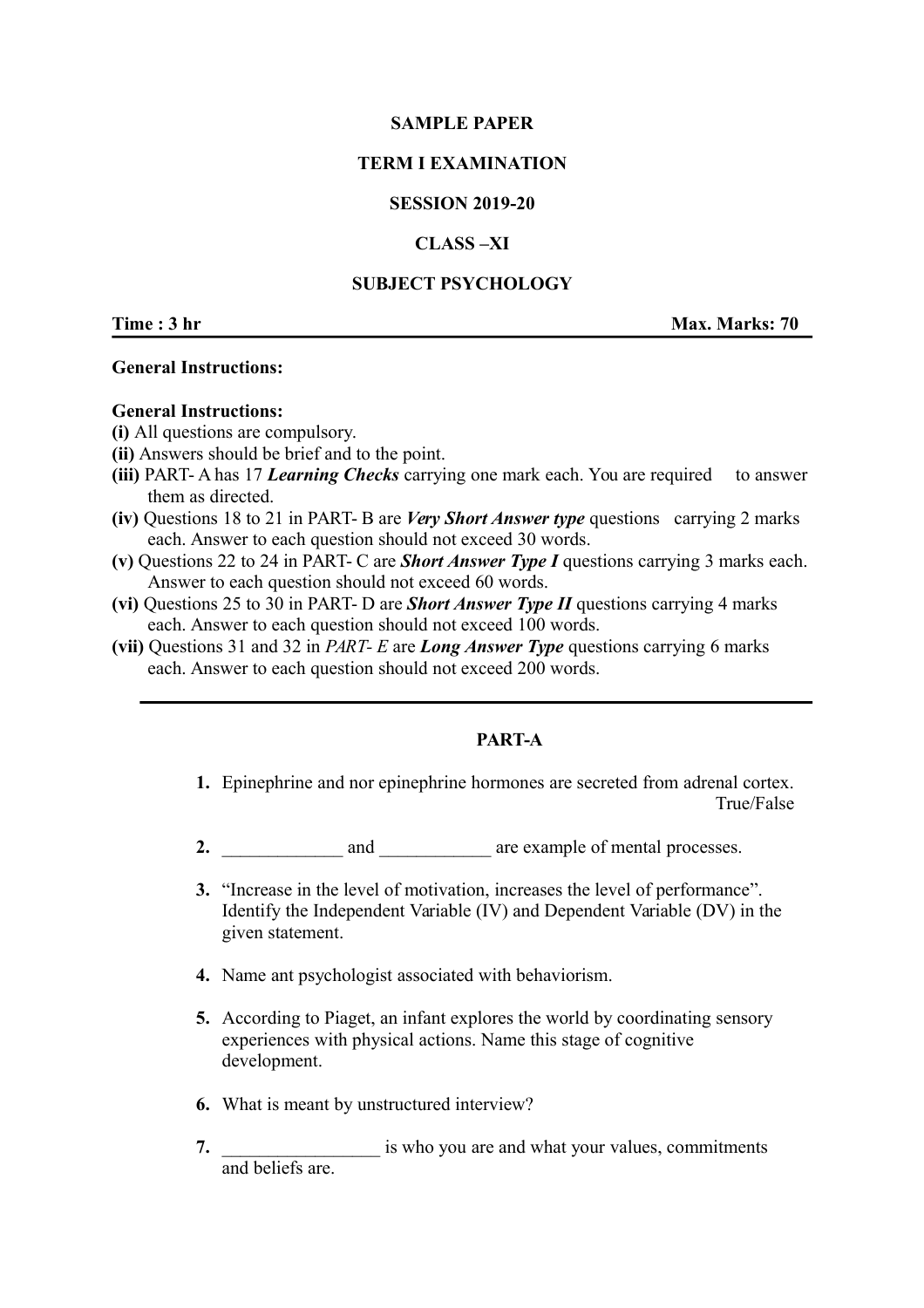- **8.** Change in gene from one form to another is called
- **9.** Power tests do not have any time limit.
- **10.**Give an example of centration.
- **11.** Attending to two different things at the same time is called

| refers to the question "Does the test measure what it |
|-------------------------------------------------------|
|                                                       |
|                                                       |
|                                                       |

- c) Objectivity d) Subjectivity
- **13.**Define menarche.
- **14.**What is psychophysics?
- 15. **15.** applies psychological principles to improve sports performance by enhancing their motivation.

16. **16.** The refers to the process of adjusting to bright light after exposure to dim light.

- **17.**The brain and spinal cord comprise the following nervous system:
	- a) Peripheral b) Central
	- b) Somatic d) Autonomic

#### **PART-B**

- **18.** How can the knowledge of Environment Psychology promote well being of people?
- **19.**Explain difference limen with the help of an example.
- **20.**What are teratogens?
- **21.** Name and describe any two reflexes observed in new born.

#### **PART-C**

**22.**

- **23.** Differentiate between verbal, non verbal and performance tests.
- **24.**What is development? How is development different from growth and maturation?

#### **PART-D**

**25.** Describe the ecological model of development as given by Durganand